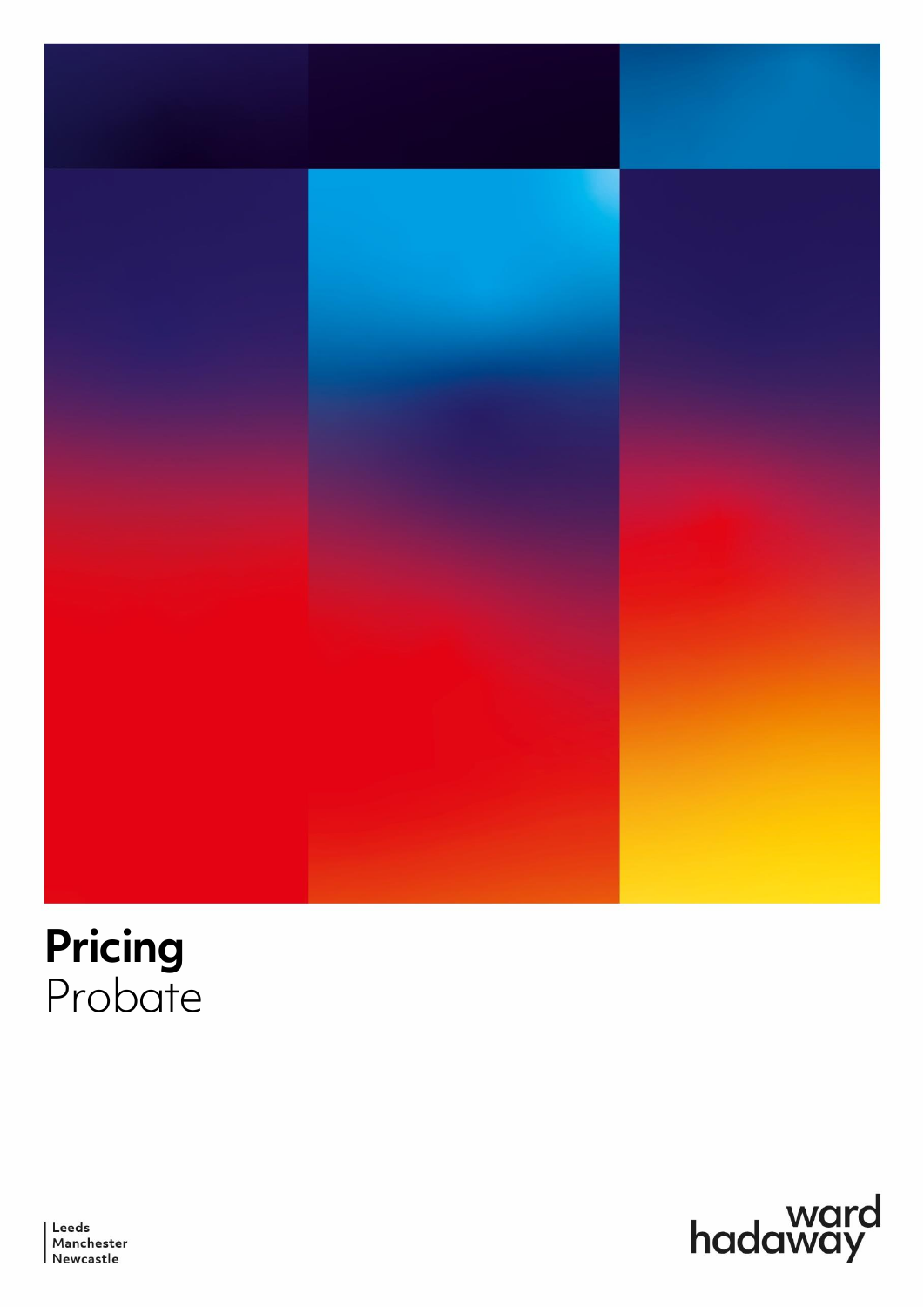We regularly advise clients on all aspects of estate administration. Our costs for obtaining the Grant of Probate and administering an estate typically range from £2,500 to £25,000 plus VAT at a rate of 20%(£500 to £5,000) and disbursements, however in very complex cases our costs will be higher than this. The exact costs depend on the individual circumstances of the matter. For example, if there is one beneficiary and no property, costs will be lower. If there are multiple beneficiaries, business or agricultural property and a full inheritance tax account is required, costs will be higher. Please get in touch to discuss your requirements and we will provide you with a more accurate indication of costs.

In order to give you an indication, we have outlined a case study below.

### **Case Study**

In an estate with the following factors:

- There is a valid Will.
- There is no more than one property and the title is registered.
- There are no more than three bank or building society accounts.
- There are no other intangible assets.
- There are no more than two beneficiaries who can be easily identified.
- There are no disputes between beneficiaries on division of assets. If a dispute arises this is likely to lead to an increase in costs.
- The deceased did not make any lifetime gifts which require reporting to HMRC.
- There is no Inheritance Tax payable and the Executors do not need to submit a full account to HMRC.
- There are no claims made against the Estate.
- We are not asked to register the death and arrange the funeral.

#### **What's included in the price:**

- Providing you with a dedicated and experienced probate solicitor to work on your matter.
- Taking your instructions and giving you initial advice.
- Identifying the legally appointed Executors and Beneficiaries.
- Obtaining Probate Valuations.
- Preparing a short form Inheritance Tax return (IHT205).
- Completing the probate application including preparing the Probate Application Form for the Executors to sign.
- Making the application to the Probate Court.
- Obtaining the probate and sending a copy to the Executors.
- Encashing the assets of the estate (not including the costs of selling a property).
- Distributing the estate.

Our estimate in these circumstances would be fees of £2,500 plus VAT (£500) and disbursements. The exact cost will depend on the individual circumstances for the matter and we will provide a cost estimate at the outset of the estate administration.

We charge on a time basis and the hourly rate of the specialist involved in the estate administration.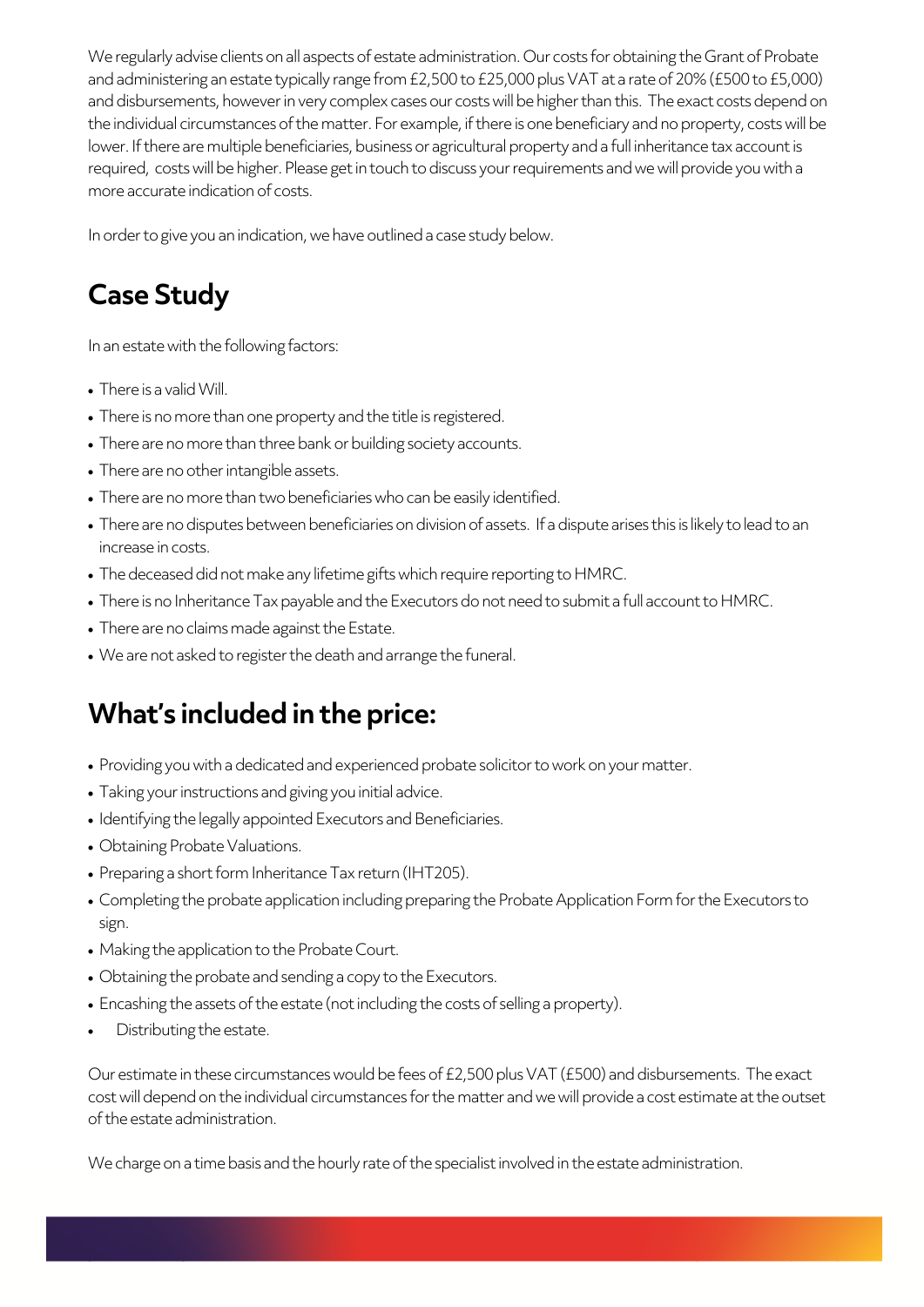### **Disbursements (Expenses):**

Disbursements are costs relating to your matter that are payable to third parties such as court fees. We handle the payment of the disbursements on your behalf to ensure a smoother process provided you have put us in funds to do so.

The disbursements we anticipate are set out below. This is not an exhaustive list and other disbursements may arise.

- Probate application fee -£155 plus additional copies of the grant at £1.50 per copy.
- Statutory Advertisements approximately £150 plus VAT (£30). It is recommended that an advertisement is placed in a local and national newspaper to help locate any creditors before the estate is distributed to the beneficiaries.

#### **Factors that could make a case more complex and increase the cost**

Examples of circumstances that would add to the level of cost include:

- The existence of more complex assets such as shareholdings or foreign property.
- A greater number of assets.
- Multiple beneficiaries or beneficiaries difficult to identify.
- Dealing with the sale of any interest in land in the estate.
- Estates subject to claims for agricultural property relief and/ or business property relief.
- Preparing full iht form, arranging the payment of inheritance tax and dealing with enquires raised by hm revenue and customs. Information relating to iht is availabl[e here.](https://www.gov.uk/guidance/work-out-what-part-of-your-estate-pays-inheritance-tax#the-grossing-up-calculator)
- Registering the death and arranging the funeral service.
- Arranging for personal belongings to be sold and for a property to be cleared.
- Arranging insurance for a property.

#### **Additional Services not included**

There are other related services which we offer that are not included in the price stated above:

- Dealing with income tax and capital gain tax issues.
- Preparing deeds of variation.
- Claims for loss reliefs to reduce inheritance tax if assets are sold at a lower price than the probate valuation.
- Acting in the sale of a property.

#### **Timescales**

On average, estates which are similar in nature to the case study take around 6 months to administer and include the following stages.